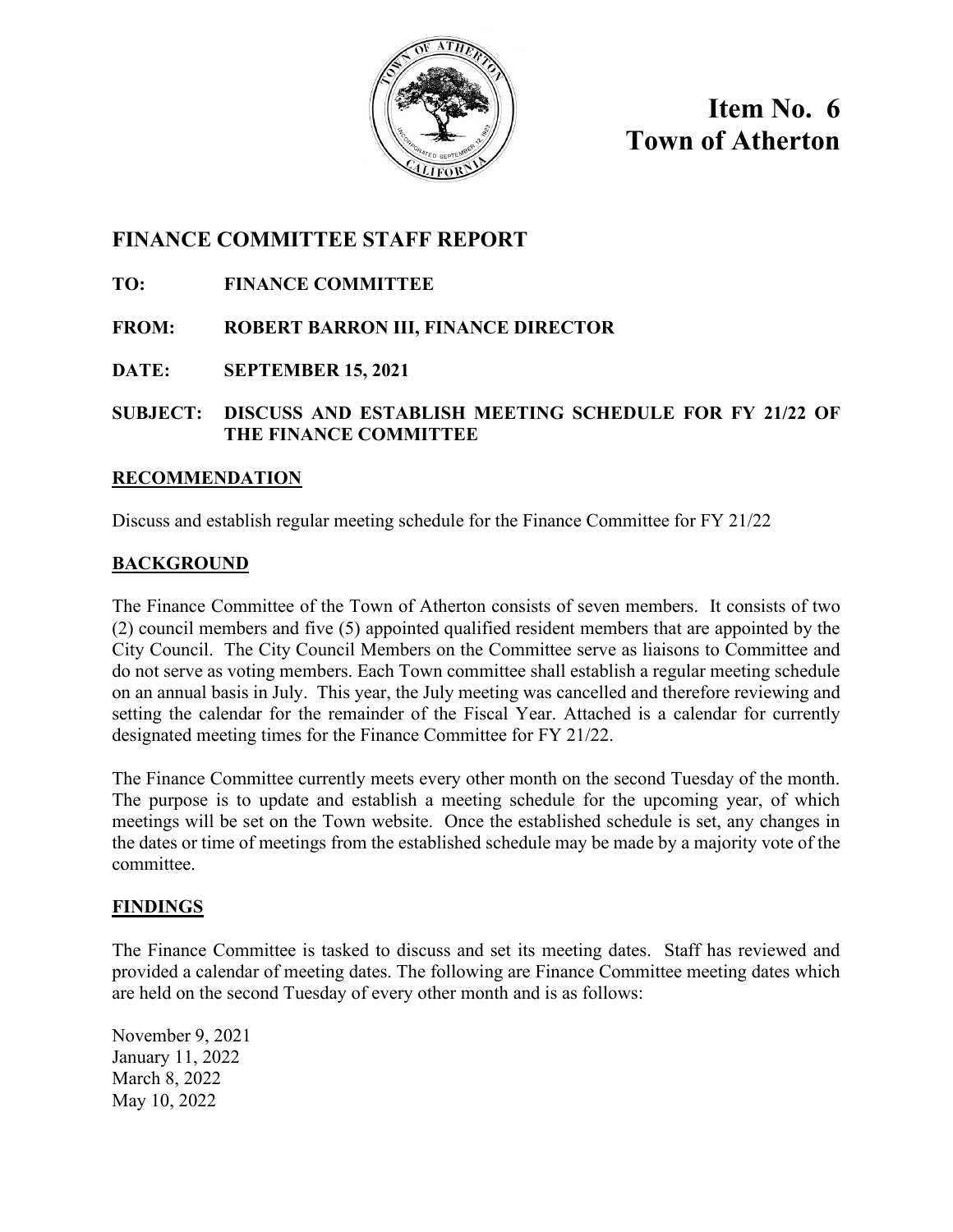**Discuss & Establish meeting schedule September 15, 2021 Page 2 of 2**

July 12, 2022

The committee should review and discuss the availability of these dates as we proceed to set the calendar for Fiscal Year 21/22. This is to also assist committee members establish meetings on their calendars.

There are also potential joint budget study sessions with the City Council on Wednesday April 6, 2022 and May 4, 2022.

Any meetings held other than a regularly scheduled meeting will be posted as a special meeting of the Finance Committee.

### **FISCAL IMPACT**

None

# **ATTACHMENTS**

2021 Calendar 2022 Calendar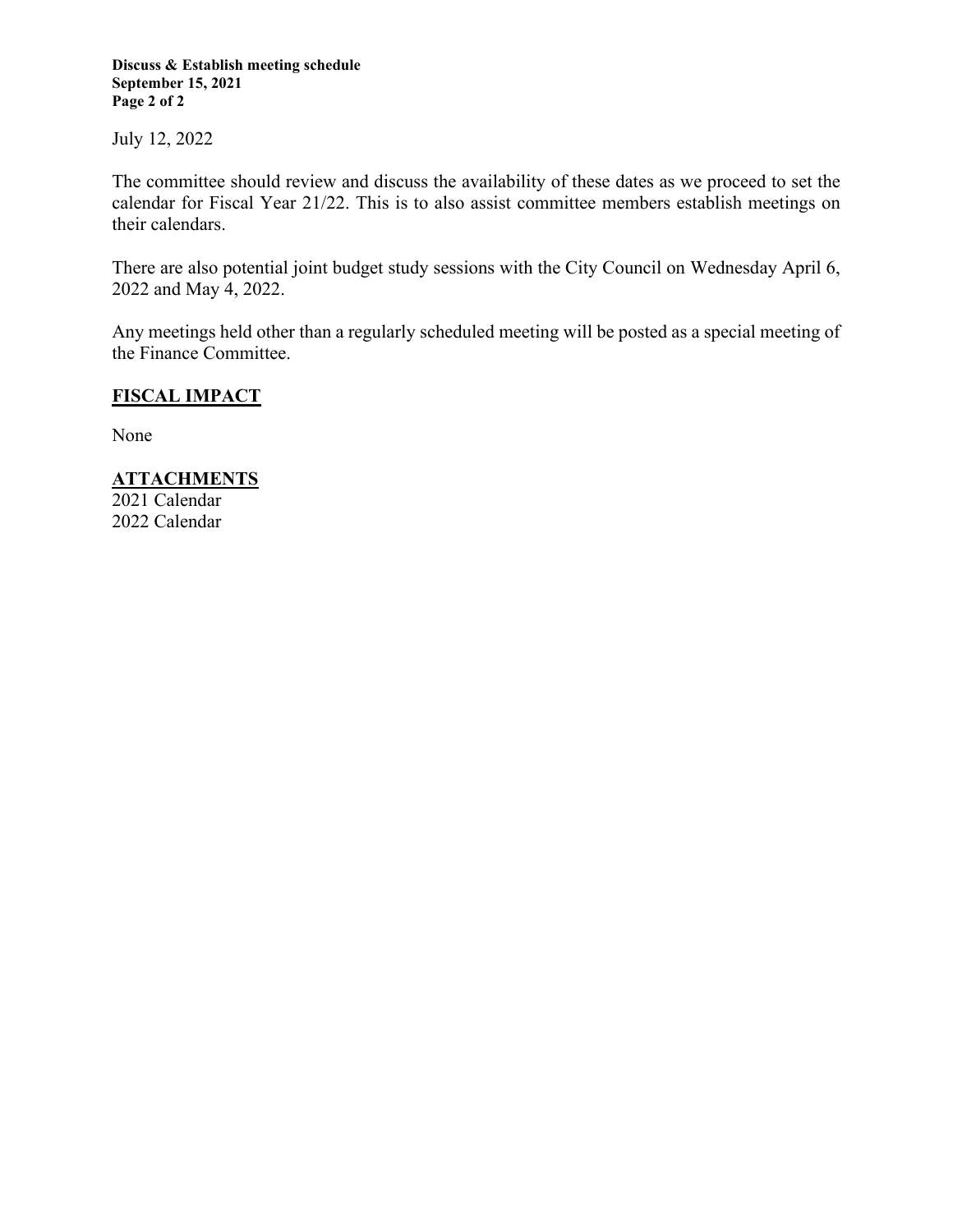# **2021 Calendar**

|                  |    |    | <b>January</b> |    |    |                | <b>February</b> |      |    |                |    |    |                |                 | <b>March</b> |    |    |    |    |                |                 |    | <b>April</b>   |    |    |    |                |                |  |  |
|------------------|----|----|----------------|----|----|----------------|-----------------|------|----|----------------|----|----|----------------|-----------------|--------------|----|----|----|----|----------------|-----------------|----|----------------|----|----|----|----------------|----------------|--|--|
| S                | м  |    | W              |    | F  | S              | S               | M    |    |                |    | F  | S              | S               |              | М  |    | W  |    | F              | S               | S  | M              |    | W  |    | F              | S              |  |  |
|                  |    |    |                |    |    | $\overline{2}$ |                 |      | 2  | 3              | 4  | 5  | 6              |                 |              |    | 2  | 3  | 4  | 5              | 6               |    |                |    |    |    | $\overline{2}$ | $\mathfrak{S}$ |  |  |
| 3                | 4  | 5  | 6              |    | 8  | 9              | 7               | 8    | 9  | 10             | 11 | 12 | 13             | $\overline{7}$  |              | 8  | 9  | 10 | 11 | 12             | 13              | 4  | 5              | 6  |    | 8  | 9              | 10             |  |  |
| 10               |    | 12 | 13             | 14 | 15 | 16             | 14              | 15   | 16 | 17             | 18 | 19 | 20             | 14              |              | 15 | 16 | 17 | 18 | 19             | 20              | 11 | 12             | 13 | 14 | 15 | 16             | 17             |  |  |
| 17               | 18 | 19 | 20             | 21 | 22 | 23             | 21              | 22   | 23 | 24             | 25 | 26 | 27             | 21              |              | 22 | 23 | 24 | 25 | 26             | 27              | 18 | 19             | 20 | 21 | 22 | 23             | 24             |  |  |
| 24               | 25 | 26 | 27             | 28 | 29 | 30             | 28              |      |    |                |    |    |                | 28              |              | 29 | 30 | 31 |    |                |                 | 25 | 26             | 27 | 28 | 29 | 30             |                |  |  |
| 31               |    |    |                |    |    |                |                 |      |    |                |    |    |                |                 |              |    |    |    |    |                |                 |    |                |    |    |    |                |                |  |  |
| <b>May</b>       |    |    |                |    |    |                |                 | June |    |                |    |    |                |                 | July         |    |    |    |    |                |                 |    | <b>August</b>  |    |    |    |                |                |  |  |
| S                | M  |    | W              |    | F  | S              | S               | M    |    | W              |    | F  | S              | S               |              | M  |    | W  |    | F              | S               | S  | M              |    | w  |    | F              | S              |  |  |
|                  |    |    |                |    |    |                |                 |      |    | $\overline{2}$ | 3  | 4  | 5              |                 |              |    |    |    |    | $\overline{2}$ | 3               |    | $\overline{2}$ | 3  | 4  | 5  | 6              | 7              |  |  |
| $\overline{2}$   | 3  | 4  | 5              | 6  |    | 8              | 6               |      | 8  | 9              | 10 | 11 | 12             | 4               |              | 5  | 6  |    | 8  | 9              | 10              | 8  | 9              | 10 | 11 | 12 | 13             | 14             |  |  |
| 9                | 10 | 11 | 12             | 13 | 14 | 15             | 13              | 14   | 15 | 16             | 17 | 18 | 19             | 11              |              | 12 | 13 | 14 | 15 | 16             | 17              | 15 | 16             | 17 | 18 | 19 | 20             | 21             |  |  |
| 16               | 17 | 18 | 19             | 20 | 21 | 22             | 20              | 21   | 22 | 23             | 24 | 25 | 26             | 18              |              | 19 | 20 | 21 | 22 | 23             | 24              | 22 | 23             | 24 | 25 | 26 | 27             | 28             |  |  |
| 23               | 24 | 25 | 26             | 27 | 28 | 29             | 27              | 28   | 29 | 30             |    |    |                | 25              |              | 26 | 27 | 28 | 29 | 30             | 31              | 29 | 30             | 31 |    |    |                |                |  |  |
| 30               | 31 |    |                |    |    |                |                 |      |    |                |    |    |                |                 |              |    |    |    |    |                |                 |    |                |    |    |    |                |                |  |  |
| <b>September</b> |    |    |                |    |    | <b>October</b> |                 |      |    |                |    |    |                | <b>November</b> |              |    |    |    |    |                | <b>December</b> |    |                |    |    |    |                |                |  |  |
| S                | м  |    | W              |    | F  | S              | S               | M    |    | W              |    | F  | S              | S               |              | м  |    | W  |    | F              | S               | S  | Μ              |    | w  |    | F              | S              |  |  |
|                  |    |    |                | 2  | 3  | $\overline{4}$ |                 |      |    |                |    |    | $\overline{2}$ |                 |              |    | 2  | 3  | 4  | 5              | 6               |    |                |    |    | 2  | 3              | $\overline{4}$ |  |  |
| 5                | 6  |    | 8              | 9  | 10 | 11             | 3               | 4    | 5  | 6              | 7  | 8  | 9              |                 |              | 8  | 9  | 10 | 11 | 12             | 13              | 5  | 6              |    | 8  | 9  | 10             | 11             |  |  |
| 12               | 13 | 14 | 15             | 16 | 17 | 18             | 10              | 11   | 12 | 13             | 14 | 15 | 16             | 14              |              | 15 | 16 | 17 | 18 | 19             | 20              | 12 | 13             | 14 | 15 | 16 | 17             | 18             |  |  |
| 19               | 20 | 21 | 22             | 23 | 24 | 25             | 17              | 18   | 19 | 20             | 21 | 22 | 23             | 21              |              | 22 | 23 | 24 | 25 | 26             | 27              | 19 | 20             | 21 |    | 23 | 24             | 25             |  |  |
| 26               | 27 | 28 | 29             | 30 |    |                | 24              | 25   | 26 | 27             | 28 | 29 | 30             | 28              |              | 29 | 30 |    |    |                |                 | 26 | 27             | 28 | 29 | 30 | 31             |                |  |  |
|                  |    |    |                |    |    |                | 31              |      |    |                |    |    |                |                 |              |    |    |    |    |                |                 |    |                |    |    |    |                |                |  |  |

- Friday, January  $1 -$  New Year's Day
- **Monday, January 18 Martin Luther King Day**
- **Sunday February 14 Valentine's Day**
- **Monday February 15 Presidents Day**
- **Sunday March 14 Daylight Savings Starts**
- **Wednesday March 17 St. Patrick's Day**
- $\blacksquare$  Sunday April 4 Easter
- Sunday May  $9 -$  Mother's Day
- **Monday May 31 Memorial Day**
- Sunday June  $20 -$  Father's Day
- **Sunday July 4 Independence Day**
- **Monday September 6 Labor Day**
- **Monday October 11 Columbus Day**
- Sunday October 31 Halloween
- **Sunday November 7 Daylight Savings Ends**
- **Thursday November 11 Veterans Day**
- Thursday November 25 Thanksgiving
- **Saturday December 25 Christmas**

#### CalendarDate.com